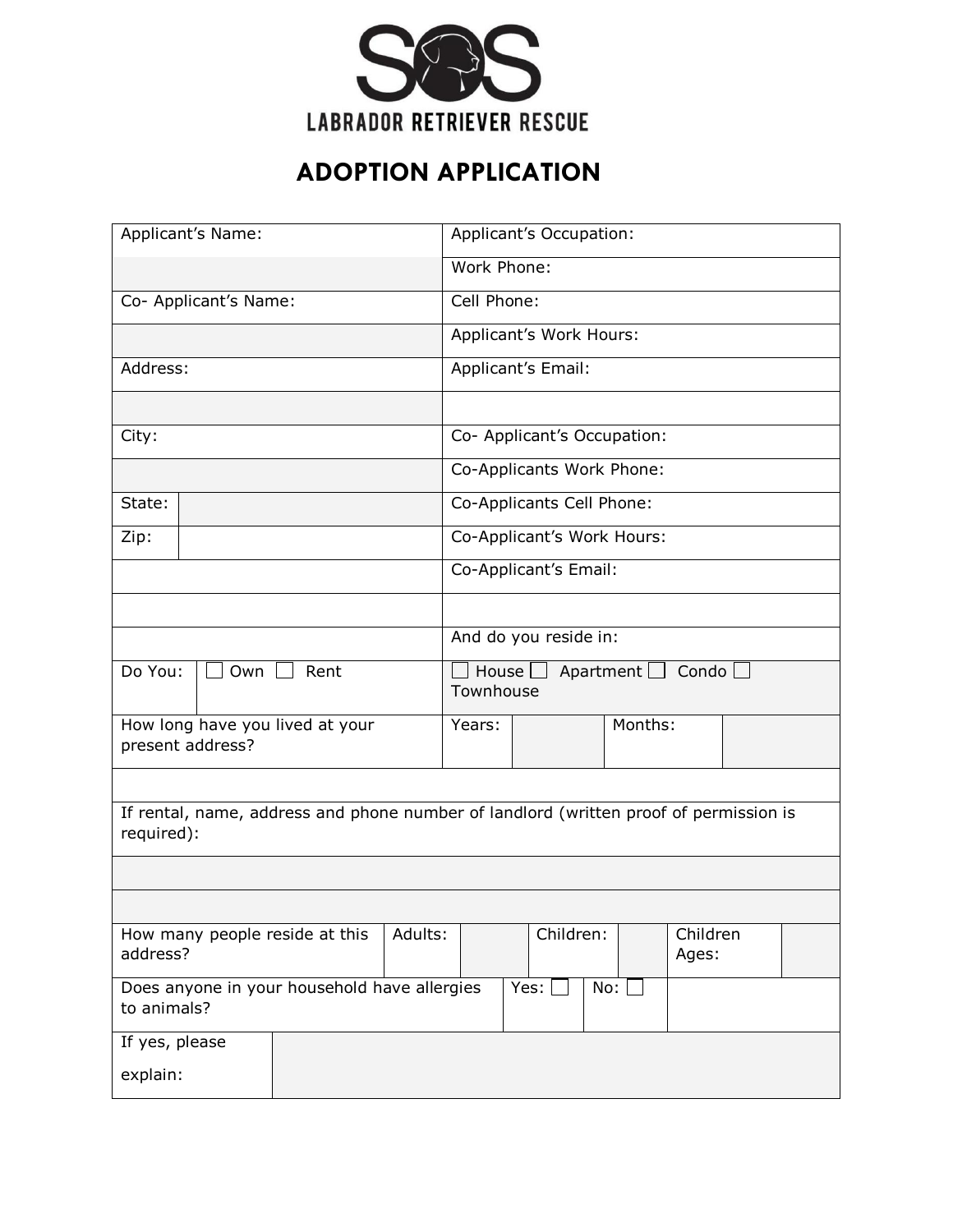## Pet Information

|                                | What are you looking for in a dog?                        |                                                                                     |  |
|--------------------------------|-----------------------------------------------------------|-------------------------------------------------------------------------------------|--|
|                                |                                                           |                                                                                     |  |
|                                |                                                           |                                                                                     |  |
|                                | Is there a particular dog you are interested in?          |                                                                                     |  |
|                                |                                                           |                                                                                     |  |
|                                | What are your preferred characteristics in a dog?         |                                                                                     |  |
|                                |                                                           |                                                                                     |  |
|                                |                                                           |                                                                                     |  |
| Activity level?                | High/Very Active                                          | Running, Swimming, Retrieving, Dog-dog Play                                         |  |
|                                | Moderate                                                  | Daily walks, Yard Play                                                              |  |
|                                | Couch Potato                                              | Happy with a leisurely stroll or visits in a fenced yard daily.                     |  |
|                                |                                                           | Would you consider a special needs dog or one who requires medication?              |  |
| Yes: $\blacksquare$ No: $\Box$ |                                                           |                                                                                     |  |
|                                |                                                           | Will the dog be kept inside or outside? Inside $\Box$ Outside $\Box$                |  |
|                                |                                                           | How many average hours during the day do you expect the dog to be left alone?       |  |
|                                |                                                           |                                                                                     |  |
|                                |                                                           |                                                                                     |  |
|                                |                                                           |                                                                                     |  |
|                                | Where will you keep the dog when no one is home?          |                                                                                     |  |
|                                |                                                           |                                                                                     |  |
|                                |                                                           |                                                                                     |  |
|                                |                                                           |                                                                                     |  |
|                                | Do you have a fenced in yard?                             | Yes: $\Box$ No: $\Box$                                                              |  |
|                                | will you contain your dog to your property? (Be specific) | List height, materials and size of fenced area. Or If not completely fenced in, how |  |
|                                |                                                           |                                                                                     |  |
|                                |                                                           |                                                                                     |  |
|                                |                                                           |                                                                                     |  |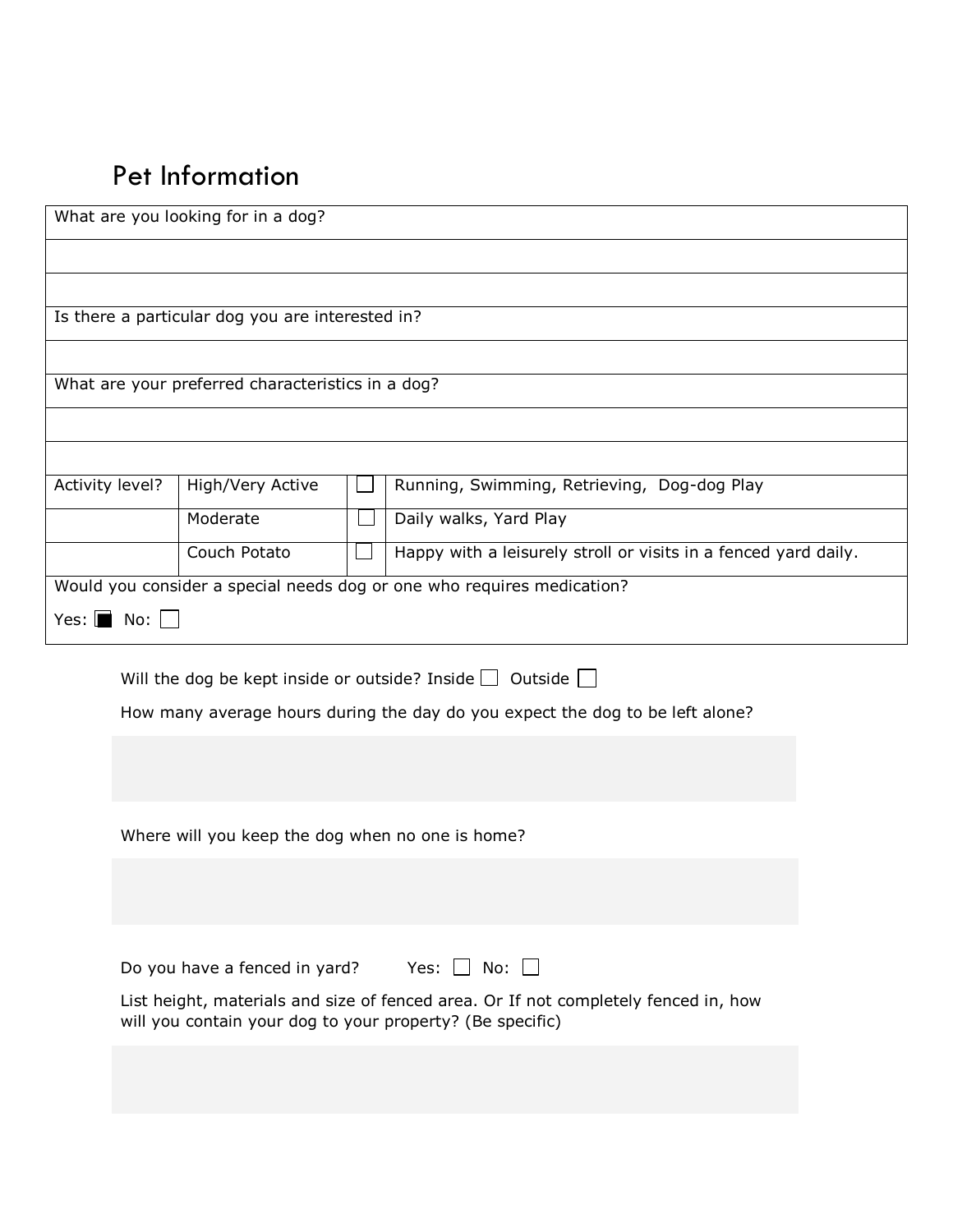Where will you keep the dog during the night when you are sleeping?

How do you plan to exercise your dog and how often?

Do you plan to travel with your dog or have it boarded?

What will you do with the dog if you need to travel for personal or business reasons?

If you move in the future, what will you do with your dog?

|                | Are you willing to have a SOS Labrador Retriever Rescue representative visit your home<br>by appointment to approve your application prior to adoption? |
|----------------|---------------------------------------------------------------------------------------------------------------------------------------------------------|
|                | No.<br>Yes                                                                                                                                              |
| If no, reason: |                                                                                                                                                         |
|                |                                                                                                                                                         |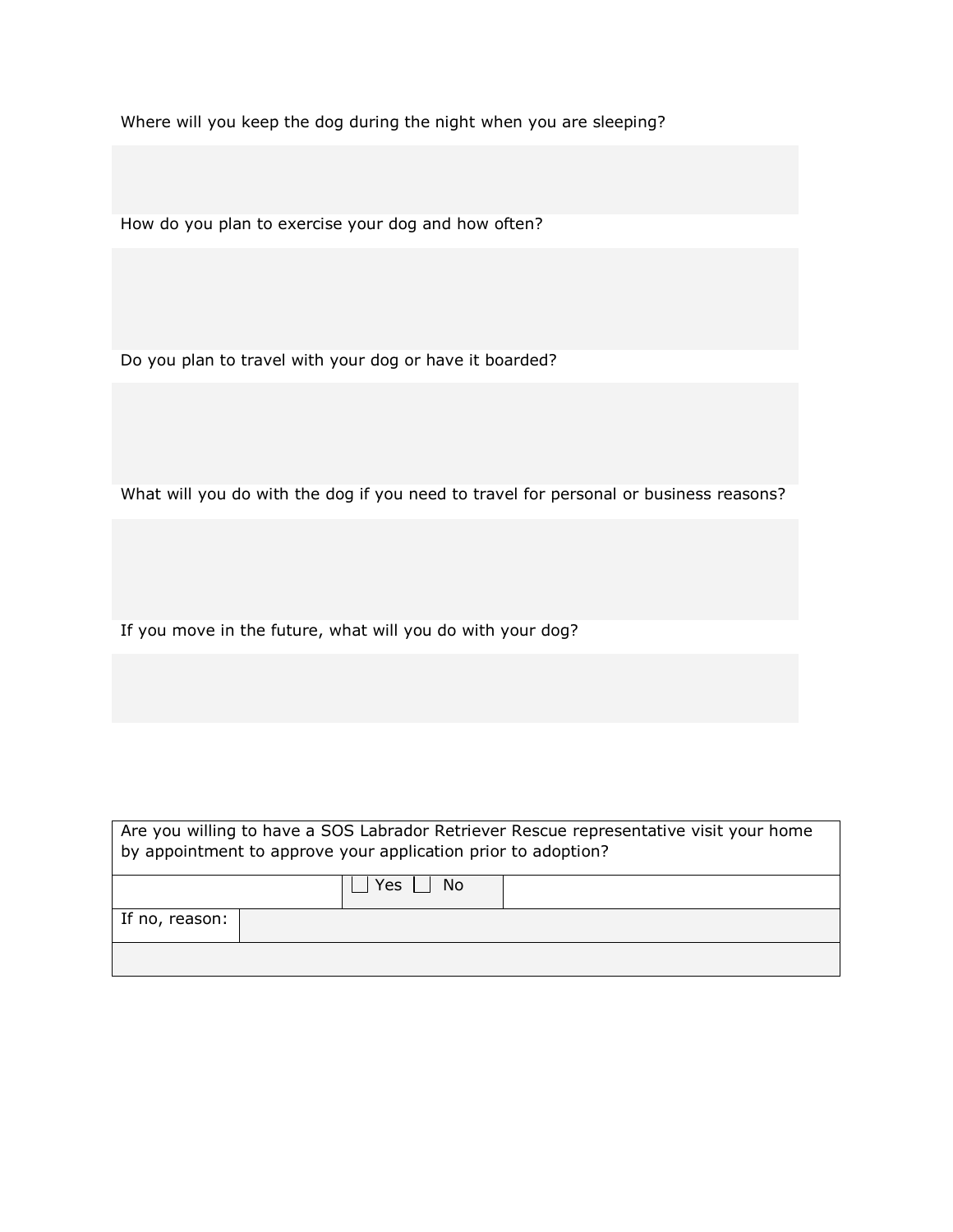| Have you ever owned a dog before?                                                      |                        |     |                      | Yes | <b>No</b>                            |                           |                                          |
|----------------------------------------------------------------------------------------|------------------------|-----|----------------------|-----|--------------------------------------|---------------------------|------------------------------------------|
| Have you ever house trained a dog<br>before?                                           |                        |     |                      | Yes | No                                   |                           |                                          |
| Have you ever obedience trained a<br>dog before? If no, will you enroll in<br>classes? |                        |     |                      | Yes | No                                   |                           |                                          |
| Do you crate train your dog? If no,<br>why?                                            |                        |     |                      | Yes | No                                   |                           |                                          |
| What Brand of dog food will you feed?                                                  |                        |     |                      |     |                                      |                           |                                          |
| Do you own any other animals?<br>(If yes list them all below)                          |                        |     | Yes                  |     | No                                   |                           |                                          |
|                                                                                        |                        |     |                      |     |                                      |                           |                                          |
| Name(s)                                                                                | Type /<br><b>Breed</b> | Age | Sex<br>Female / Male |     | Neutered / Spayed /<br><b>Intact</b> | <b>Behavior with dogs</b> | Any behavior issues<br>with this animal? |
|                                                                                        |                        |     |                      |     |                                      |                           |                                          |
|                                                                                        |                        |     |                      |     |                                      |                           |                                          |
|                                                                                        |                        |     |                      |     |                                      |                           |                                          |
|                                                                                        |                        |     |                      |     |                                      |                           |                                          |
|                                                                                        |                        |     |                      |     |                                      |                           |                                          |
|                                                                                        |                        |     |                      |     |                                      |                           |                                          |
|                                                                                        |                        |     |                      |     |                                      |                           |                                          |
|                                                                                        |                        |     |                      |     |                                      |                           |                                          |
|                                                                                        |                        |     |                      |     |                                      |                           |                                          |
|                                                                                        |                        |     |                      |     |                                      |                           |                                          |
| Have you ever had a pet die early due to an accident, please give details:             |                        |     |                      |     |                                      |                           |                                          |
|                                                                                        |                        |     |                      |     |                                      |                           |                                          |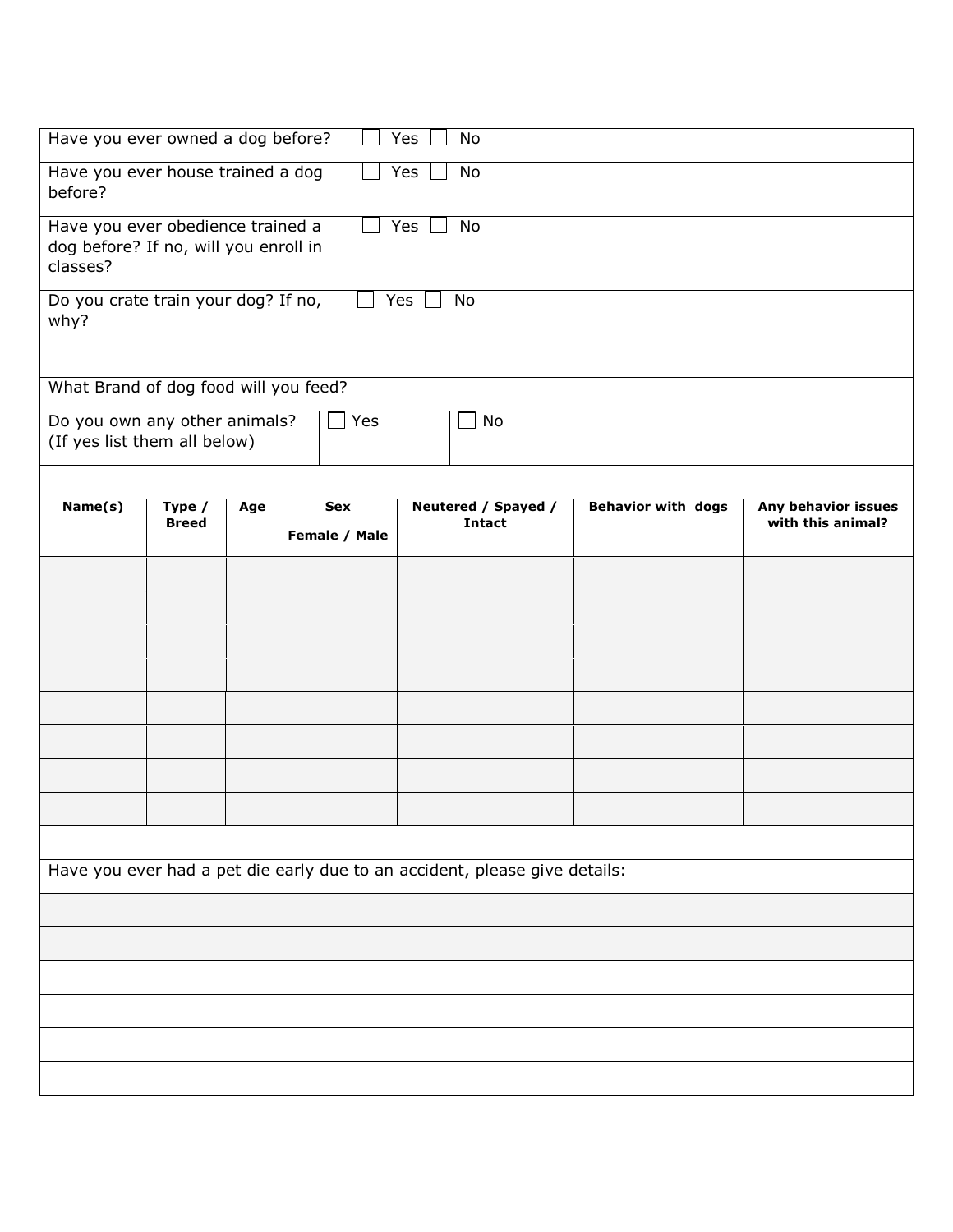|           |    |              |        | VET INFORMATION (if no current one list who you will be using) |      |  |
|-----------|----|--------------|--------|----------------------------------------------------------------|------|--|
| Vet Name: |    |              |        |                                                                |      |  |
| Address:  |    |              |        |                                                                |      |  |
| City:     |    |              |        |                                                                |      |  |
| State:    |    | Zip<br>Code: | Phone: |                                                                | Fax: |  |
|           |    |              |        | Do you purchase monthly heartworm, flea and tick preventative? |      |  |
| Yes       | No |              |        |                                                                |      |  |
|           |    |              |        |                                                                |      |  |

|       |                 | PERSONAL REFERENCES (i.e. trainer, groomer, neighbor, another dog owner) |  |
|-------|-----------------|--------------------------------------------------------------------------|--|
| Name: | Phone<br>$\#$ : | Relationship:                                                            |  |
| Name: | Phone<br>$\#$ : | Relationship:                                                            |  |
| Name: | Phone<br>$\#$ : | Relationship:                                                            |  |
| Name: | Phone<br>$\#$ : | Relationship:                                                            |  |
|       |                 |                                                                          |  |

| How did you hear about SOS Labrador Retriever Rescue? |  |  |  |  |
|-------------------------------------------------------|--|--|--|--|
|                                                       |  |  |  |  |
|                                                       |  |  |  |  |
|                                                       |  |  |  |  |
|                                                       |  |  |  |  |